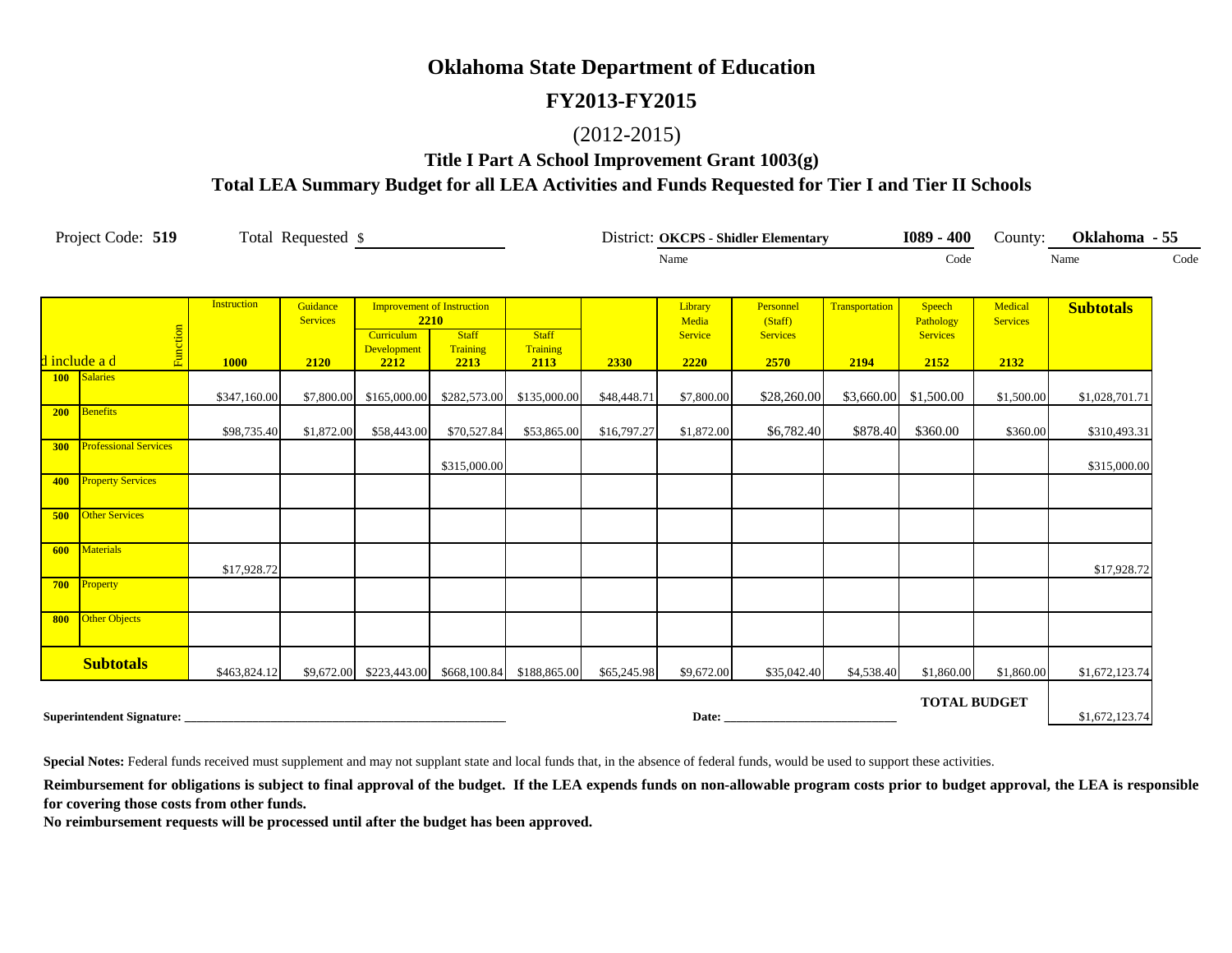#### **FY2013**

### (SY 2012 - 2013)

## **Title I Part A School Improvement Grant 1003(g) School Summary Budget**

| Project Code: 519                   | <b>Total Requested</b> |                             | \$557,374.58              |                                                         | District: OKCPS - Shidler Elementary |                                          |                            |                                         | $1089 - 400$                                            | County:                             | Oklahoma - 55                          |                  |
|-------------------------------------|------------------------|-----------------------------|---------------------------|---------------------------------------------------------|--------------------------------------|------------------------------------------|----------------------------|-----------------------------------------|---------------------------------------------------------|-------------------------------------|----------------------------------------|------------------|
|                                     |                        |                             |                           |                                                         |                                      | Name                                     |                            |                                         | Code                                                    |                                     | Code<br>Name                           |                  |
|                                     |                        |                             |                           |                                                         |                                      |                                          |                            |                                         |                                                         |                                     |                                        |                  |
|                                     | <b>Instruction</b>     | Guidance<br><b>Services</b> | Social<br><b>Services</b> | <b>Improvement of Instruction</b><br>2210<br>Curriculum | <b>Staff</b>                         | Parental<br><b>Advisory</b><br>Committee | Medical<br><b>Services</b> | Personnel<br>(Staff)<br><b>Services</b> | <b>State and Federal</b><br>Relation<br><b>Services</b> | Library<br>Media<br><b>Services</b> | Speech<br>Pathology<br><b>Services</b> | <b>Subtotals</b> |
| Function<br>d include a d           | <b>1000</b>            | 2120                        | 2113                      | Development<br>2212                                     | Training<br>2213                     | 2190                                     | 2132                       | 2570                                    | 2330                                                    | 2220                                | 2152                                   |                  |
| Salaries<br><b>100</b>              | \$115,720.00           | \$2,600.00                  | \$45,000.00               | \$55,000.00                                             | \$94,191.00                          | \$1,220.00                               | \$500.00                   | \$9,420.00                              | \$16,149.57                                             | \$2,600.00                          | \$500.00                               | \$342,900.57     |
| <b>Benefits</b><br>200              | \$32,911.80            | \$624.00                    | \$17,955.00               | \$19,481.00                                             | \$23,509.28                          | \$292.80                                 | \$120.00                   | \$2,260.80                              | \$5,599.09                                              | \$624.00                            | \$120.00                               | \$103,497.77     |
| <b>Professional Services</b><br>300 |                        |                             |                           |                                                         | \$105,000.00                         |                                          |                            |                                         |                                                         |                                     |                                        | \$105,000.00     |
| <b>Property Services</b><br>400     |                        |                             |                           |                                                         |                                      |                                          |                            |                                         |                                                         |                                     |                                        |                  |
| <b>Other Services</b><br>500        |                        |                             |                           |                                                         |                                      |                                          |                            |                                         |                                                         |                                     |                                        |                  |
| Materials<br>600                    | \$5,976.24             |                             |                           |                                                         |                                      |                                          |                            |                                         |                                                         |                                     |                                        | \$5,976.24       |
| 700<br>Property                     |                        |                             |                           |                                                         |                                      |                                          |                            |                                         |                                                         |                                     |                                        |                  |
| Other Objects<br>800                |                        |                             |                           |                                                         |                                      |                                          |                            |                                         |                                                         |                                     |                                        |                  |
| <b>Subtotals</b>                    | \$154,608.04           | \$3,224.00                  | \$62,955.00               | \$74,481.00                                             | \$222,700.28                         | \$1,512.80                               | \$620.00                   | \$11,680.80                             | \$21,748.66                                             | \$3,224.00                          | \$620.00                               | \$557,374.58     |
| Superintendent Signature: __        |                        |                             |                           |                                                         |                                      |                                          |                            |                                         |                                                         | <b>TOTAL BUDGET</b>                 |                                        | \$557,374.58     |

Special Notes: Federal funds received must supplement and may not supplant state and local funds that, in the absence of federal funds, would be used to support these activities.

Reimbursement for obligations is subject to final approval of the budget. If the LEA expends funds on non-allowable program costs prior to budget approval, the LEA is **responsible for covering those costs from other funds.**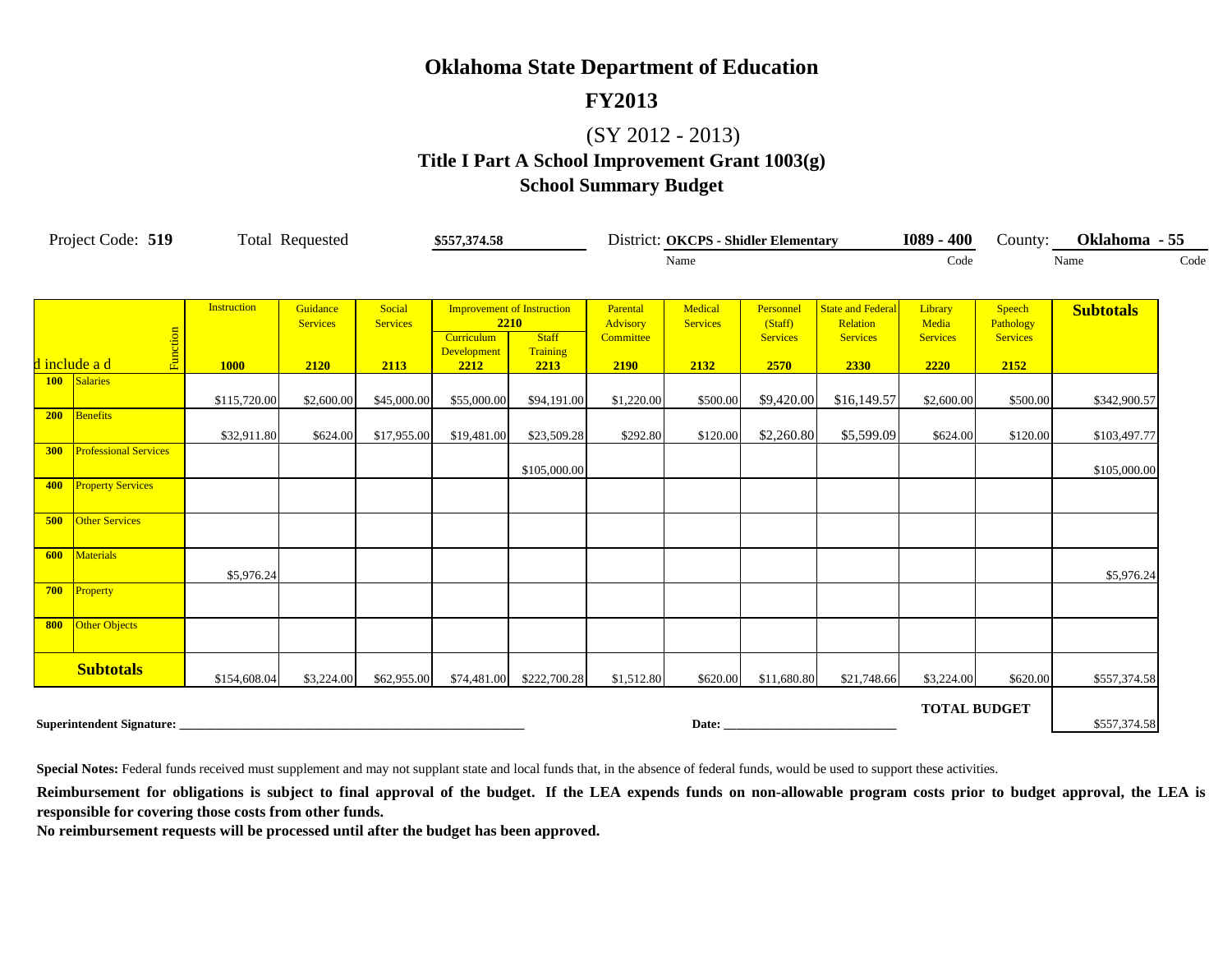#### **School Improvement Grant 1003(g) Site Budget Justification FY2013 (SY 2012-2013)**

| Code:           | 519    | <b>OKCPS - Shidler Elementary</b><br>District:                                                                                                                                                                                                                                                                                                           | 55-1089-400                                            |
|-----------------|--------|----------------------------------------------------------------------------------------------------------------------------------------------------------------------------------------------------------------------------------------------------------------------------------------------------------------------------------------------------------|--------------------------------------------------------|
|                 |        | Name                                                                                                                                                                                                                                                                                                                                                     | County/District Code                                   |
| <b>Function</b> | Object | <b>Expenditure Description and Itemization</b>                                                                                                                                                                                                                                                                                                           | <b>Subtotals</b>                                       |
| 1000            | 100    | Position & Grade<br>Name<br><b>FTE</b><br>*Salary<br>Remedial Specialist - Mathematics 1-5<br>45000<br>Vacant<br>Extended Learning Time Support Staff - 13 days X Instructional Support Staff<br>8320<br>Daily Rate of Pay<br>Extended Learning Time Teachers - 13 days X<br>All Teachers<br>62400                                                       |                                                        |
|                 |        | Daily Rate of Pay                                                                                                                                                                                                                                                                                                                                        | \$115,720.00                                           |
| 1000            | 200    | Benefits<br>Remedial Specialist - Mathematics 1-5 Benefits at 35.42%<br>Extended Learning Time Support Staff at 24%<br>Extended Learning Time Teachers Benefits at 24%                                                                                                                                                                                   | \$15,939.00<br>\$1,996.80<br>\$14,976.00               |
| 1000            | 300    | Professional Services                                                                                                                                                                                                                                                                                                                                    |                                                        |
| 1000            | 600    | Itemize all projected purchases for Materials<br>Supplemental instructional materials to complement the English Language Learner (ELL) Textbook Series                                                                                                                                                                                                   | \$5,976.24                                             |
| 2330            | 100    | Position & Grade<br><b>FTE</b><br>*Salary<br>Name<br>1/7 Salary Executive Director of School<br>District<br>16149.57<br>Turnaround                                                                                                                                                                                                                       | \$16,149.57                                            |
| 2330            | 200    | <b>Benefits</b><br>1/7 Benefits of the Executive of School Turnaround                                                                                                                                                                                                                                                                                    | \$5,599.09                                             |
| 2213            | 100    | Itemize Staff Training - Stipends<br>Five Day Teacher Academy Stipends - 24 teachers X 21 hours (7 hours X 3 days) X \$20.00 per hour<br>New Teacher Academy Stipends - 6 teachers X 35 hours (7hours X 5 days) X \$20.00 per hour<br>Performance Pay Stipends for Teachers - \$3000 (maximum) X 24 teachers<br>Data Coordinator - 1/7 Salary \$7,911.00 | \$10,080.00<br>\$4,200.00<br>\$72,000.00<br>\$7,911.00 |
| 2213            | 200    | Itemize Staff Training - Benefits<br>Five Day Teacher Academy Benefits - \$10,080.00 X 24%<br>New Teacher Academy Benefits - \$4,200.00 X 24%<br>Performance Pay Benefits for Teachers - \$72,000.00 (maximum) X 24%<br>Data Coordinator - 1/7 Benefits \$2,802.08                                                                                       | \$2,419.20<br>\$1,008.00<br>\$17,280.00<br>\$2,802.08  |

**Site Total**\$294,056.98

Project<br>Code: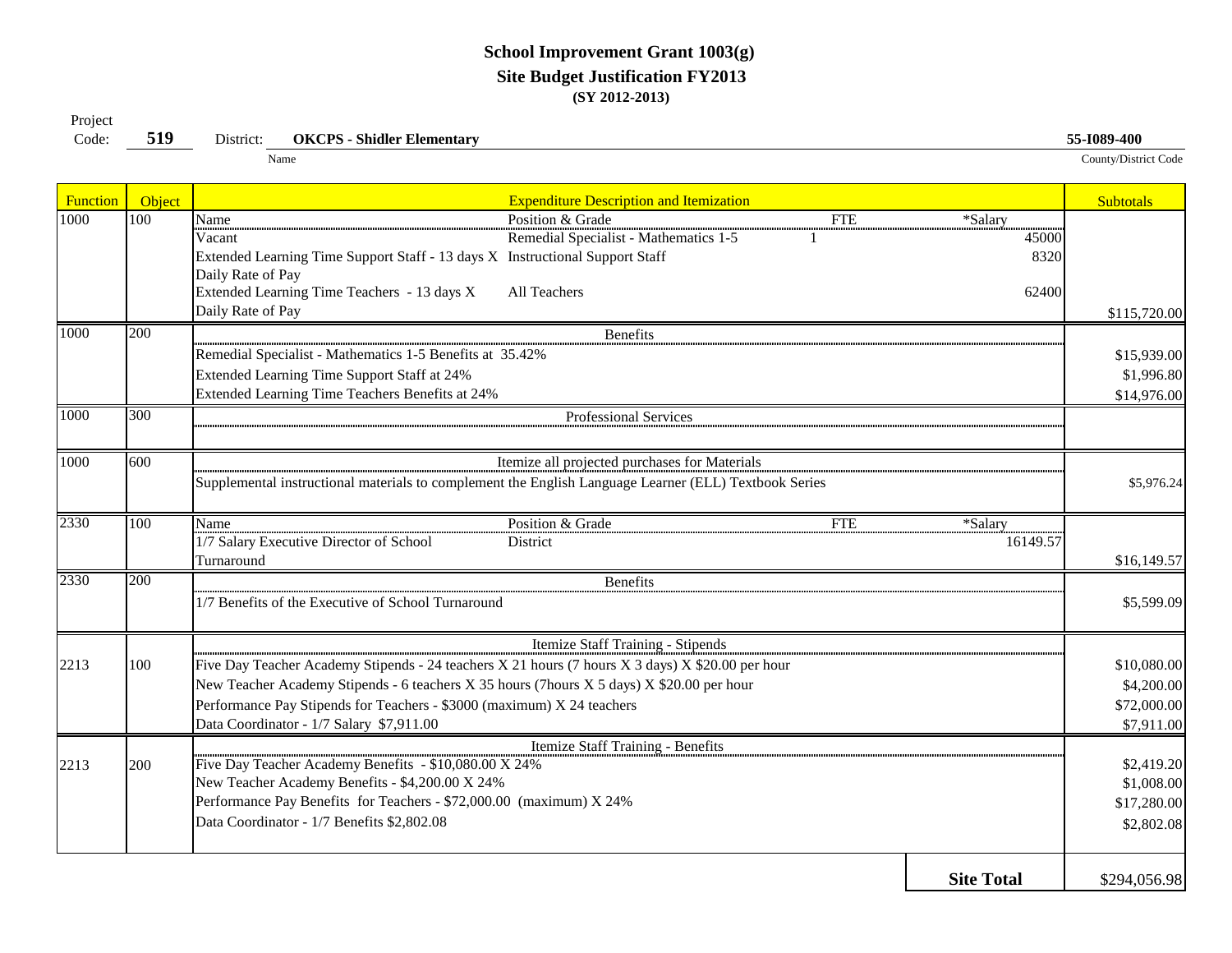#### **School Improvement Grant 1003(g) Site Budget Justification FY2013 (SY 2012-2013)**

| Project |     |           |                                               |                      |
|---------|-----|-----------|-----------------------------------------------|----------------------|
| Code:   | 519 | District: | <b>Shidler Elementary</b><br><b>OKCPS</b> - U | 55-1089-400          |
|         |     |           | Name                                          | County/District Code |

| <b>Function</b> | Object     | <b>Expenditure Description and Itemization</b>                                                                                                         | <b>Subtotals</b>     |  |  |  |  |  |
|-----------------|------------|--------------------------------------------------------------------------------------------------------------------------------------------------------|----------------------|--|--|--|--|--|
| 2212            | 100        | Name<br>Position & Grade<br><b>FTE</b><br>*Salary                                                                                                      |                      |  |  |  |  |  |
|                 |            | 55000<br><b>Instructional Consultant - PAR</b><br>Vacant                                                                                               |                      |  |  |  |  |  |
|                 |            |                                                                                                                                                        | \$55,000.00          |  |  |  |  |  |
| 2212            | 200        | Benefits                                                                                                                                               |                      |  |  |  |  |  |
|                 |            | <b>Instructional Consultant Benefits at 35.42%</b>                                                                                                     |                      |  |  |  |  |  |
|                 |            |                                                                                                                                                        | \$19,481.00          |  |  |  |  |  |
| 2113            | 100        | Position & Grade<br><b>FTE</b><br>$\overline{\text{Name}}$<br>*Salary                                                                                  |                      |  |  |  |  |  |
|                 |            | Vacant<br>School Social Worker<br>45000                                                                                                                |                      |  |  |  |  |  |
|                 |            |                                                                                                                                                        | \$45,000.00          |  |  |  |  |  |
| 2113            | 200        | <b>Benefits</b>                                                                                                                                        |                      |  |  |  |  |  |
|                 |            | School Social Worker Benefits at 39.9%                                                                                                                 |                      |  |  |  |  |  |
|                 |            |                                                                                                                                                        | \$17,955.00          |  |  |  |  |  |
| 2213            | 300        | Professional Services                                                                                                                                  |                      |  |  |  |  |  |
|                 |            | Training/Coaching by Marzano Research Laboratory (10 days)                                                                                             | \$55,000.00          |  |  |  |  |  |
|                 |            | Sheltered Instruction Operational Protocol (SIOP) Coaching Services                                                                                    | \$50,000.00          |  |  |  |  |  |
|                 |            | Itemize Administrator Training - Stipends                                                                                                              |                      |  |  |  |  |  |
| 2573            | 100        |                                                                                                                                                        | \$9,000.00           |  |  |  |  |  |
|                 |            | Performance Pay Stipends for Administrators - \$3000 (maximum) X 3 (principal, media specialist .50 and counselor .30)                                 |                      |  |  |  |  |  |
| 2573            | 100        | 5 Day Academy Stipends (Speech Pathologist x \$20 x 21)                                                                                                | \$420.00             |  |  |  |  |  |
| 2220            | 100        | Extended Learning Time Stipends for Administrators (media specialist .50) 13 days X Daily Rate of Pay                                                  | \$2,600.00           |  |  |  |  |  |
| 2120            | 100        | Extended Learning Time Stipends for Administrators (counselor .30) 13 days X Daily Rate of Pay                                                         | \$2,600.00           |  |  |  |  |  |
| 2132            | 100        | Extended Learning Time Stipends for Administrators (nurse .20) 13 days X Daily Rate of Pay                                                             | \$500.00             |  |  |  |  |  |
| 2152            | 100        | Extended Learning Time Stipends for Administrators (pathologist .20) 13 days X Daily Rate of Pay                                                       | \$500.00             |  |  |  |  |  |
|                 |            | Itemize Administrator Training - Benefits                                                                                                              |                      |  |  |  |  |  |
| 2573            | 200        | Performance Pay Benefits for Administrators - \$9000.00 (maximum) X 24%                                                                                | \$2,160.00           |  |  |  |  |  |
| 2573            | 200        | Benefits 5 Day Academy (420x 24%)                                                                                                                      | \$101                |  |  |  |  |  |
| 2220<br>2120    | 100<br>100 | Extended Learning Time Benefits for Administrators (media specialist .50) \$ X 24%                                                                     | \$624.00             |  |  |  |  |  |
| 2132            | 100        | Extended Learning Time Benefits for Administrators (counselor .30) \$ X 24%<br>Extended Learning Time Benefits for Administrators (nurse .20) \$ X 24% | \$624.00<br>\$120.00 |  |  |  |  |  |
| 2152            | 100        | Extended Learning Time Benefits for Administrators (pathologist .20) \$ X 24%                                                                          | \$120.00             |  |  |  |  |  |
|                 |            | Parent Involvement - Stipends                                                                                                                          |                      |  |  |  |  |  |
|                 | 100        |                                                                                                                                                        |                      |  |  |  |  |  |
| 2194            |            | Adult Literacy Classes Instructor Stipend - 36 classes X 1 hour X \$20.00                                                                              | \$720.00             |  |  |  |  |  |
|                 |            | Child Care During Adult Literacy Classes Stipend - 36 classes X 1 hour                                                                                 | \$500.00             |  |  |  |  |  |
|                 |            | Parent Involvement - Benefits                                                                                                                          |                      |  |  |  |  |  |
| 2194            | 200        | Adult Literacy Classes Instructor Benefits - \$720.00 X 24%                                                                                            | \$172.80             |  |  |  |  |  |
|                 |            | Child Care During Adult Literacy Classes Benefits - \$500.00 X 24%                                                                                     | \$120.00             |  |  |  |  |  |
|                 |            |                                                                                                                                                        |                      |  |  |  |  |  |
|                 |            |                                                                                                                                                        |                      |  |  |  |  |  |
|                 |            | <b>Site Total</b>                                                                                                                                      | \$263,317.60         |  |  |  |  |  |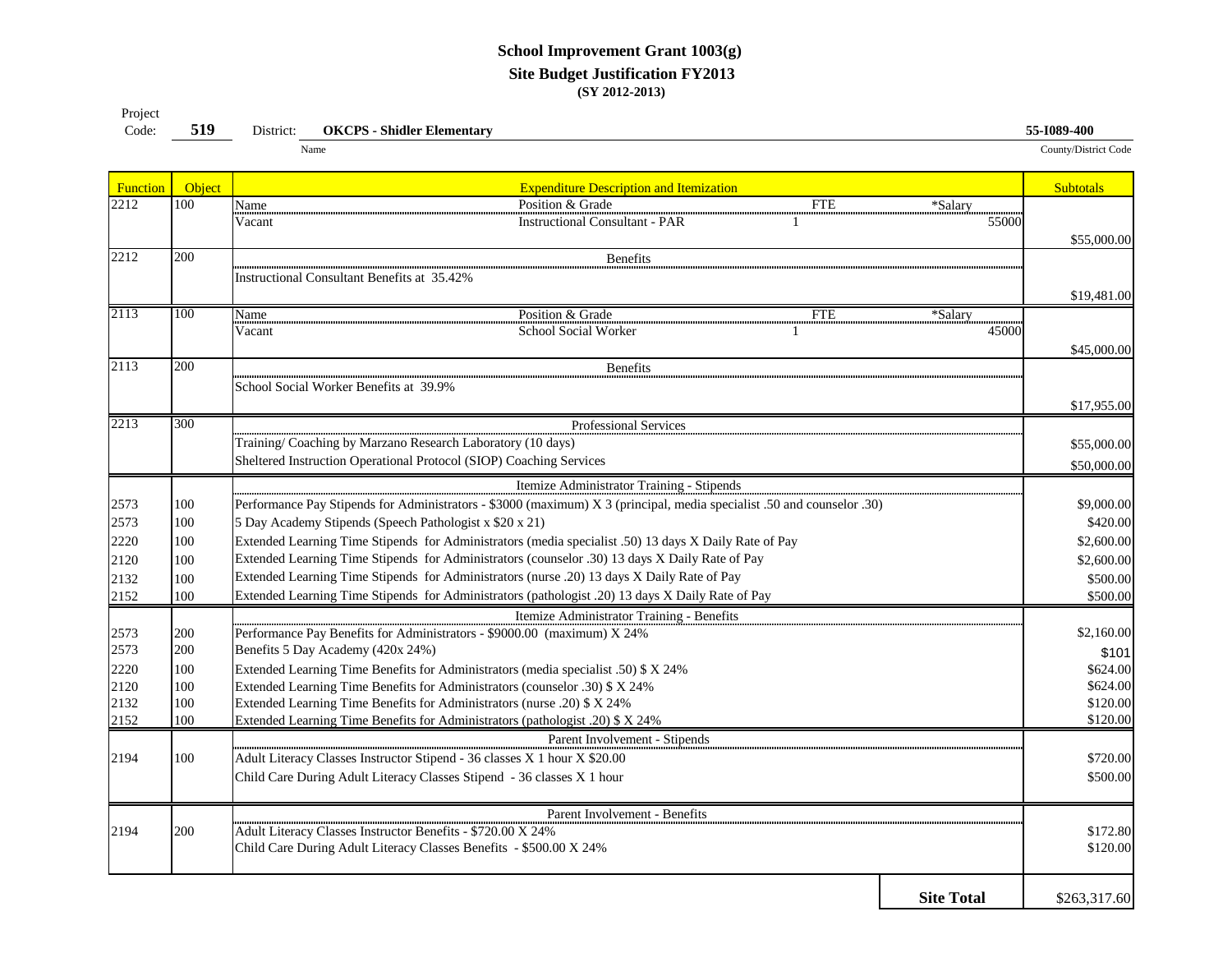#### **FY2014**

## (SY 2013 - 2014)

## **Title I Part A School Improvement Grant 1003(g) School Summary Budget**

| Project Code: 519                   |                    | <b>Total Requested</b>      |                           | \$557,374.58                              |                          |                      | District: OKCPS - Shidler Elementary |                      |                                      |                     | County:             | Oklahoma - 55    |  |
|-------------------------------------|--------------------|-----------------------------|---------------------------|-------------------------------------------|--------------------------|----------------------|--------------------------------------|----------------------|--------------------------------------|---------------------|---------------------|------------------|--|
|                                     |                    |                             |                           |                                           |                          | Name                 |                                      |                      | Code                                 |                     | Name                | Code             |  |
|                                     |                    |                             |                           |                                           |                          |                      |                                      |                      |                                      |                     |                     |                  |  |
|                                     | <b>Instruction</b> | Guidance<br><b>Services</b> | Social<br><b>Services</b> | <b>Improvement of Instruction</b><br>2210 |                          | Parental<br>Advisory | Medical<br><b>Services</b>           | Personnel<br>(Staff) | <b>State and Federal</b><br>Relation | Library<br>Media    | Speech<br>Pathology | <b>Subtotals</b> |  |
| Function                            |                    |                             |                           | Curriculum<br><b>Development</b>          | <b>Staff</b><br>Training | Committee            |                                      | <b>Services</b>      | <b>Services</b>                      | <b>Services</b>     | <b>Services</b>     |                  |  |
| d include a d                       | <b>1000</b>        | 2120                        | 2113                      | 2212                                      | 2213                     | 2190                 | 2132                                 | 2570                 | 2330                                 | 2220                | 2152                |                  |  |
| 100 Salaries                        | \$115,720.00       | \$2,600.00                  | \$45,000.00               | \$55,000.00                               | \$94,191.00              | \$1,220.00           | \$500.00                             | \$9,420.00           | \$16,149.57                          | \$2,600.00          | \$500.00            | \$342,900.57     |  |
| 200<br><b>Benefits</b>              | \$32,911.80        | \$624.00                    | \$17,955.00               | \$19,481.00                               | \$23,509.28              | \$292.80             | \$120.00                             | \$2,260.80           | \$5,599.09                           | \$624.00            | \$120.00            | \$103,497.77     |  |
| <b>Professional Services</b><br>300 |                    |                             |                           |                                           | \$105,000.00             |                      |                                      |                      |                                      |                     |                     | \$105,000.00     |  |
| 400 Property Services               |                    |                             |                           |                                           |                          |                      |                                      |                      |                                      |                     |                     |                  |  |
| <b>Other Services</b><br>500        |                    |                             |                           |                                           |                          |                      |                                      |                      |                                      |                     |                     |                  |  |
| 600<br><b>Materials</b>             | \$5,976.24         |                             |                           |                                           |                          |                      |                                      |                      |                                      |                     |                     | \$5,976.24       |  |
| 700<br>Property                     |                    |                             |                           |                                           |                          |                      |                                      |                      |                                      |                     |                     |                  |  |
| Other Objects<br>800                |                    |                             |                           |                                           |                          |                      |                                      |                      |                                      |                     |                     |                  |  |
| <b>Subtotals</b>                    | \$154,608.04       | \$3,224.00                  | \$62,955.00               | \$74,481.00                               | \$222,700.28             | \$1,512.80           | \$620.00                             | \$11,680.80          | \$21,748.66                          | \$3,224.00          | \$620.00            | \$557,374.58     |  |
| Superintendent Signature:           |                    |                             |                           |                                           |                          |                      |                                      |                      |                                      | <b>TOTAL BUDGET</b> |                     | \$557,374.58     |  |

**Special Notes:** Federal funds received must supplement and may not supplant state and local funds that, in the absence of federal funds, would be used to support these activities.

Reimbursement for obligations is subject to final approval of the budget. If the LEA expends funds on non-allowable program costs prior to budget approval, the LEA is **responsible for covering those costs from other funds.**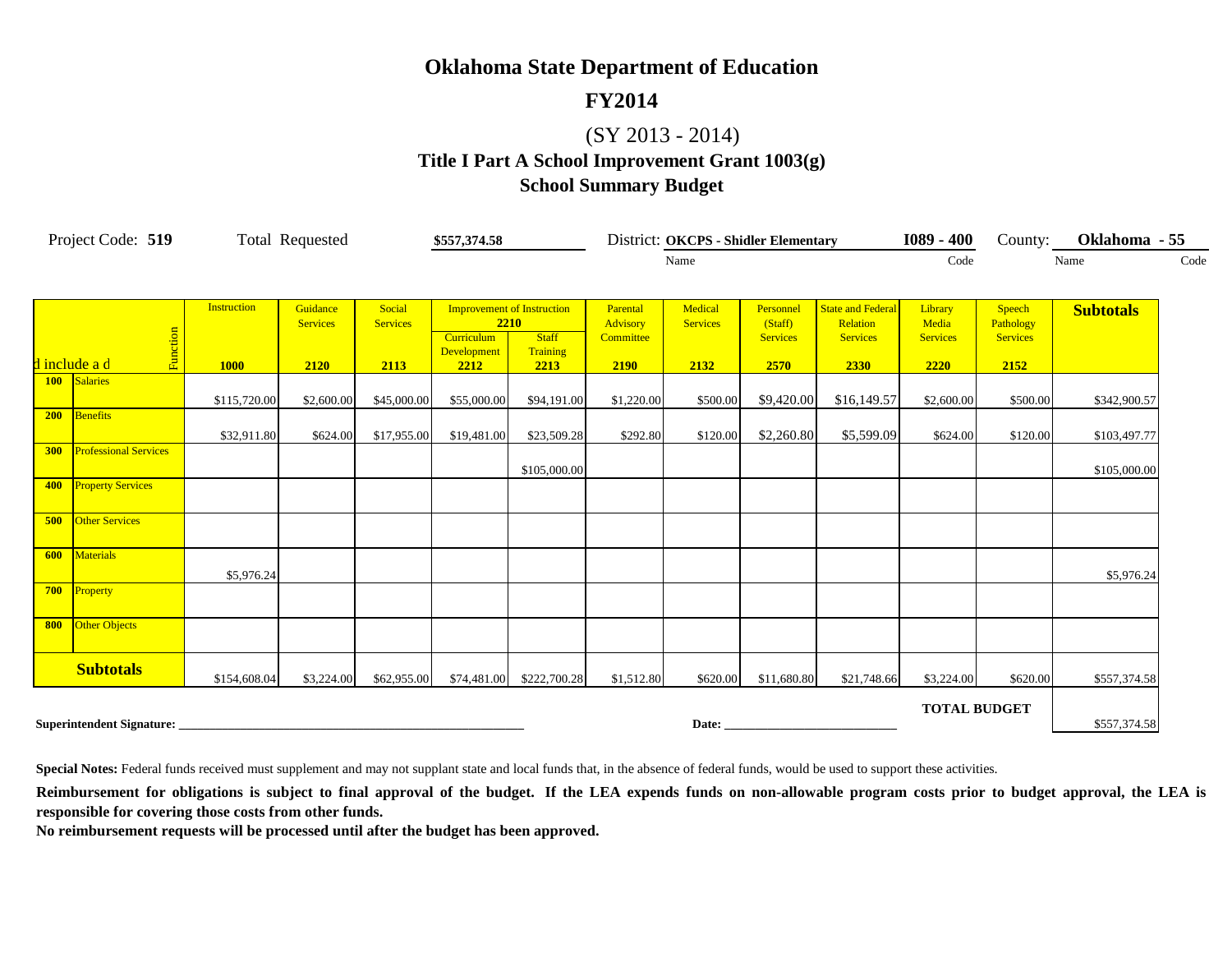#### **School Improvement Grant 1003(g) Site Budget Justification FY2014 (SY 2013-2014)**

| rioject<br>Code: | 519    | <b>OKCPS - Shidler Elementary</b><br>District:                                                   |                                                                                                       |            |                   | 55-1089-400          |
|------------------|--------|--------------------------------------------------------------------------------------------------|-------------------------------------------------------------------------------------------------------|------------|-------------------|----------------------|
|                  |        | Name                                                                                             |                                                                                                       |            |                   | County/District Code |
| Function         | Object |                                                                                                  | <b>Expenditure Description and Itemization</b>                                                        |            |                   | <b>Subtotals</b>     |
| 1000             | 100    | Name                                                                                             | Position & Grade                                                                                      | <b>FTE</b> | *Salary           |                      |
|                  |        | Vacant                                                                                           | Remedial Specialist - Mathematics 1-5                                                                 |            | 45000             |                      |
|                  |        | Extended Learning Time Support Staff - 13 days X Instructional Support Staff                     |                                                                                                       |            | 8320              |                      |
|                  |        | Daily Rate of Pay                                                                                |                                                                                                       |            |                   |                      |
|                  |        | Extended Learning Time Teachers - 13 days X                                                      | All Teachers                                                                                          |            | 62400             |                      |
|                  |        | Daily Rate of Pay                                                                                |                                                                                                       |            |                   | \$115,720.00         |
| 1000             | 200    |                                                                                                  | <b>Benefits</b>                                                                                       |            |                   |                      |
|                  |        | Remedial Specialist - Mathematics 1-5 Benefits at 35.42%                                         |                                                                                                       |            |                   | \$15,939.00          |
|                  |        | Extended Learning Time Support Staff at 24%                                                      |                                                                                                       |            |                   | \$1,996.80           |
|                  |        | Extended Learning Time Teachers Benefits at 24%                                                  |                                                                                                       |            |                   | \$14,976.00          |
| 1000             | 300    |                                                                                                  | Professional Services                                                                                 |            |                   |                      |
|                  |        |                                                                                                  |                                                                                                       |            |                   |                      |
| 1000             | 600    |                                                                                                  | Itemize all projected purchases for Materials                                                         |            |                   |                      |
|                  |        |                                                                                                  | Supplemental instructional materials to complement the English Language Learner (ELL) Textbook Series |            |                   | \$5,976.24           |
|                  |        |                                                                                                  |                                                                                                       |            |                   |                      |
| 2330             | 100    | Name                                                                                             | Position & Grade                                                                                      | <b>FTE</b> | *Salary           |                      |
|                  |        | Executive Director of School Turnaround                                                          | District                                                                                              |            | 16149.57          |                      |
|                  |        |                                                                                                  |                                                                                                       |            |                   | \$16,149.57          |
| 2330             | 200    |                                                                                                  | <b>Benefits</b>                                                                                       |            |                   |                      |
|                  |        | 1/7 Benefits of the Executive of School Turnaround                                               |                                                                                                       |            |                   | \$5,599.09           |
|                  |        |                                                                                                  |                                                                                                       |            |                   |                      |
|                  |        |                                                                                                  | Itemize Staff Training - Stipends                                                                     |            |                   |                      |
| 2213             | 100    | Five Day Teacher Academy Stipends - 24 teachers X 21 hours (7 hours X 3 days) X \$20.00 per hour |                                                                                                       |            |                   | \$10,080.00          |
|                  |        | New Teacher Academy Stipends - 6 teachers X 35 hours (7hours X 5 days) X \$20.00 per hour        |                                                                                                       |            |                   | \$4,200.00           |
|                  |        | Performance Pay Stipends for Teachers - \$3000 (maximum) X 24 teachers                           |                                                                                                       |            |                   | \$72,000.00          |
|                  |        | Data Coordinator - 1/7 Salary \$7,911.00                                                         |                                                                                                       |            |                   | \$7,911.00           |
|                  |        |                                                                                                  | Itemize Staff Training - Benefits                                                                     |            |                   |                      |
| 2213             | 200    | Five Day Teacher Academy Benefits - \$10,080.00 X 24%                                            |                                                                                                       |            |                   | \$2,419.20           |
|                  |        | New Teacher Academy Benefits - \$4,200.00 X 24%                                                  |                                                                                                       |            |                   | \$1,008.00           |
|                  |        | Performance Pay Benefits for Teachers - \$72,000.00 (maximum) X 24%                              |                                                                                                       |            |                   | \$17,280.00          |
|                  |        | Data Coordinator - 1/7 Benefits \$2,802.08                                                       |                                                                                                       |            |                   | \$2,802.08           |
|                  |        |                                                                                                  |                                                                                                       |            |                   |                      |
|                  |        |                                                                                                  |                                                                                                       |            |                   |                      |
|                  |        |                                                                                                  |                                                                                                       |            | <b>Site Total</b> | \$294,056.98         |

Project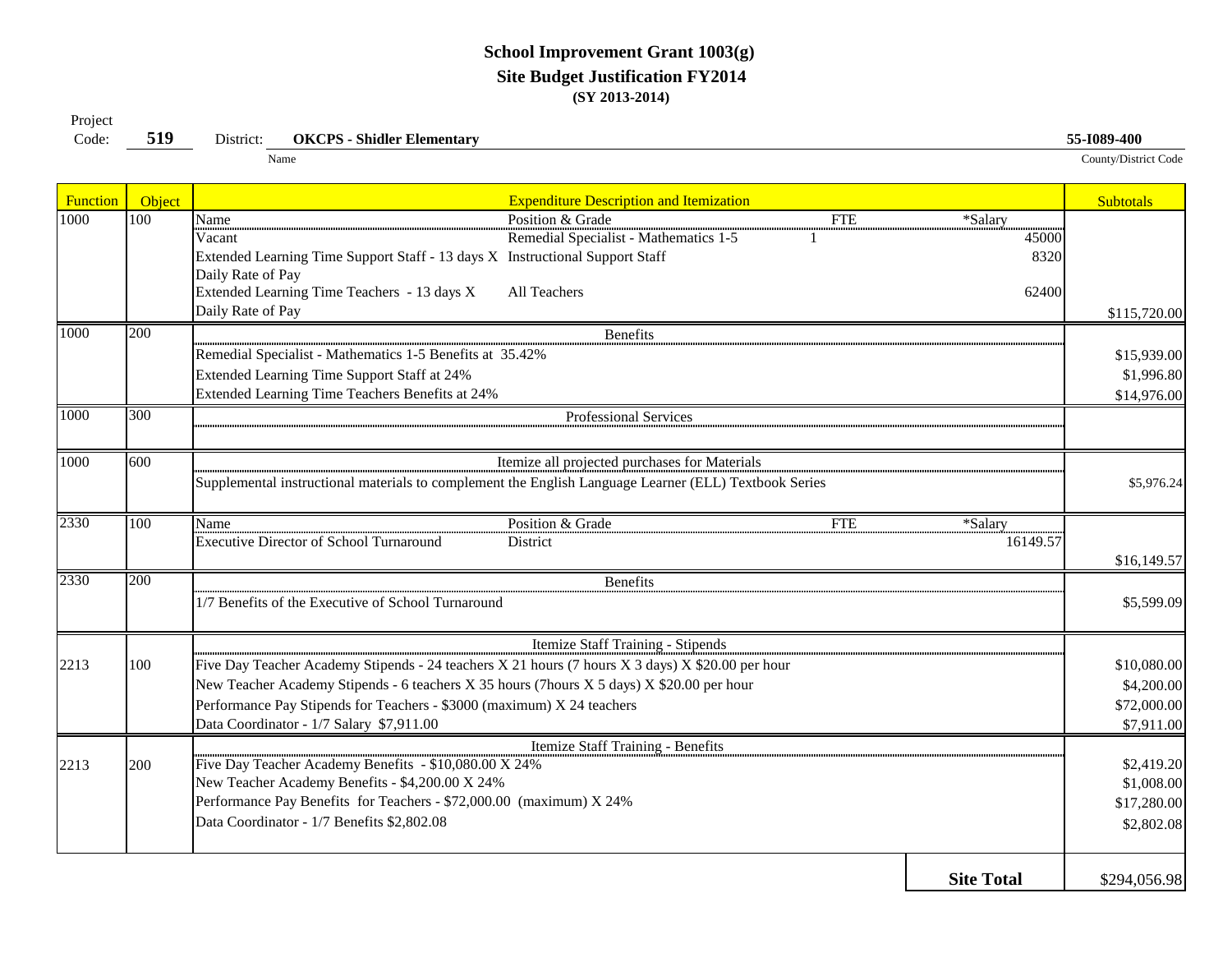#### **School Improvement Grant 1003(g) Site Budget Justification FY2014 (SY 2013-2014)**

| $\sim$ $\sim$ $\sim$ $\sim$<br>Code: | 519 | District. | <b>Shidler Elementary</b><br>OKCPS | 55-1089-400          |
|--------------------------------------|-----|-----------|------------------------------------|----------------------|
|                                      |     |           | Name                               | County/District Code |

| Function | Object | <b>Expenditure Description and Itemization</b>                                                                         | <b>Subtotals</b> |
|----------|--------|------------------------------------------------------------------------------------------------------------------------|------------------|
| 2212     | 100    | Name<br>Position & Grade<br><b>FTE</b><br>*Salary                                                                      |                  |
|          |        | <b>Instructional Consultant - PAR</b><br>Vacant<br>55000                                                               |                  |
|          |        |                                                                                                                        | \$55,000.00      |
| 2212     | 200    | Benefits                                                                                                               |                  |
|          |        | <b>Instructional Consultant Benefits at 35.42</b>                                                                      | \$19,481.00      |
|          |        |                                                                                                                        |                  |
| 2113     | 100    | Position & Grade<br><b>FTE</b><br>Name<br>*Salary                                                                      |                  |
|          |        | Vacant<br>School Social Worker<br>45000                                                                                |                  |
|          |        |                                                                                                                        | \$45,000.00      |
| 2113     | 200    | <b>Benefits</b>                                                                                                        |                  |
|          |        | School Social Worker Benefits at 39.9%                                                                                 |                  |
|          |        |                                                                                                                        | \$17,955.00      |
| 2213     | 300    | Professional Services                                                                                                  |                  |
|          |        | Training/Coaching by Marzano Research Laboratory (10 days)                                                             | \$55,000.00      |
|          |        | Sheltered Instruction Operational Protocol (SIOP) Coaching Services                                                    | \$50,000.00      |
|          |        | Itemize Administrator Training - Stipends                                                                              |                  |
| 2573     | 100    | Performance Pay Stipends for Administrators - \$3000 (maximum) X 3 (principal, media specialist .50 and counselor .30) | \$9,000.00       |
| 2573     | 100    | 5 Day Academy Stipends (Speech Pathologist x \$20 x 21)                                                                | \$420.00         |
| 2220     | 100    | Extended Learning Time Stipends for Administrators (media specialist .50) 13 days X Daily Rate of Pay                  | \$2,600.00       |
| 2120     | 100    | Extended Learning Time Stipends for Administrators (counselor .30) 13 days X Daily Rate of Pay                         | \$2,600.00       |
| 2132     | 100    | Extended Learning Time Stipends for Administrators (nurse .20) 13 days X Daily Rate of Pay                             | \$500.00         |
| 2152     | 100    | Extended Learning Time Stipends for Administrators (pathologist .20) 13 days X Daily Rate of Pay                       | \$500.00         |
|          |        | Itemize Administrator Training - Benefits                                                                              |                  |
| 2573     | 200    | Performance Pay Benefits for Administrators - \$9000.00 (maximum) X 24%                                                | \$2,160.00       |
| 2573     | 200    | Benefits 5 Day Academy (420x 24%)                                                                                      | \$101            |
| 2220     | 100    | Extended Learning Time Benefits for Administrators (media specialist .50) \$ X 24%                                     | \$624.00         |
| 2120     | 100    | Extended Learning Time Benefits for Administrators (counselor .30) \$ X 24%                                            | \$624.00         |
| 2132     | 100    | Extended Learning Time Benefits for Administrators (nurse .20) \$ X 24%                                                | \$120.00         |
| 2152     | 100    | Extended Learning Time Benefits for Administrators (pathologist .20) \$ X 24%                                          | \$120.00         |
|          |        | Parent Involvement - Stipends                                                                                          |                  |
| 2194     | 100    | Adult Literacy Classes Instructor Stipend - 36 classes X 1 hour X \$20.00                                              | \$720.00         |
|          |        | Child Care During Adult Literacy Classes Stipend - 36 classes X 1 hour                                                 | \$500.00         |
|          |        | Parent Involvement - Benefits                                                                                          |                  |
| 2194     | 200    | Adult Literacy Classes Instructor Benefits - \$720.00 X 24%                                                            | \$172.80         |
|          |        | Child Care During Adult Literacy Classes Benefits - \$500.00 X 24%                                                     | \$120.00         |
|          |        |                                                                                                                        |                  |
|          |        | <b>Site Total</b>                                                                                                      | \$263,317.60     |
|          |        |                                                                                                                        |                  |

Project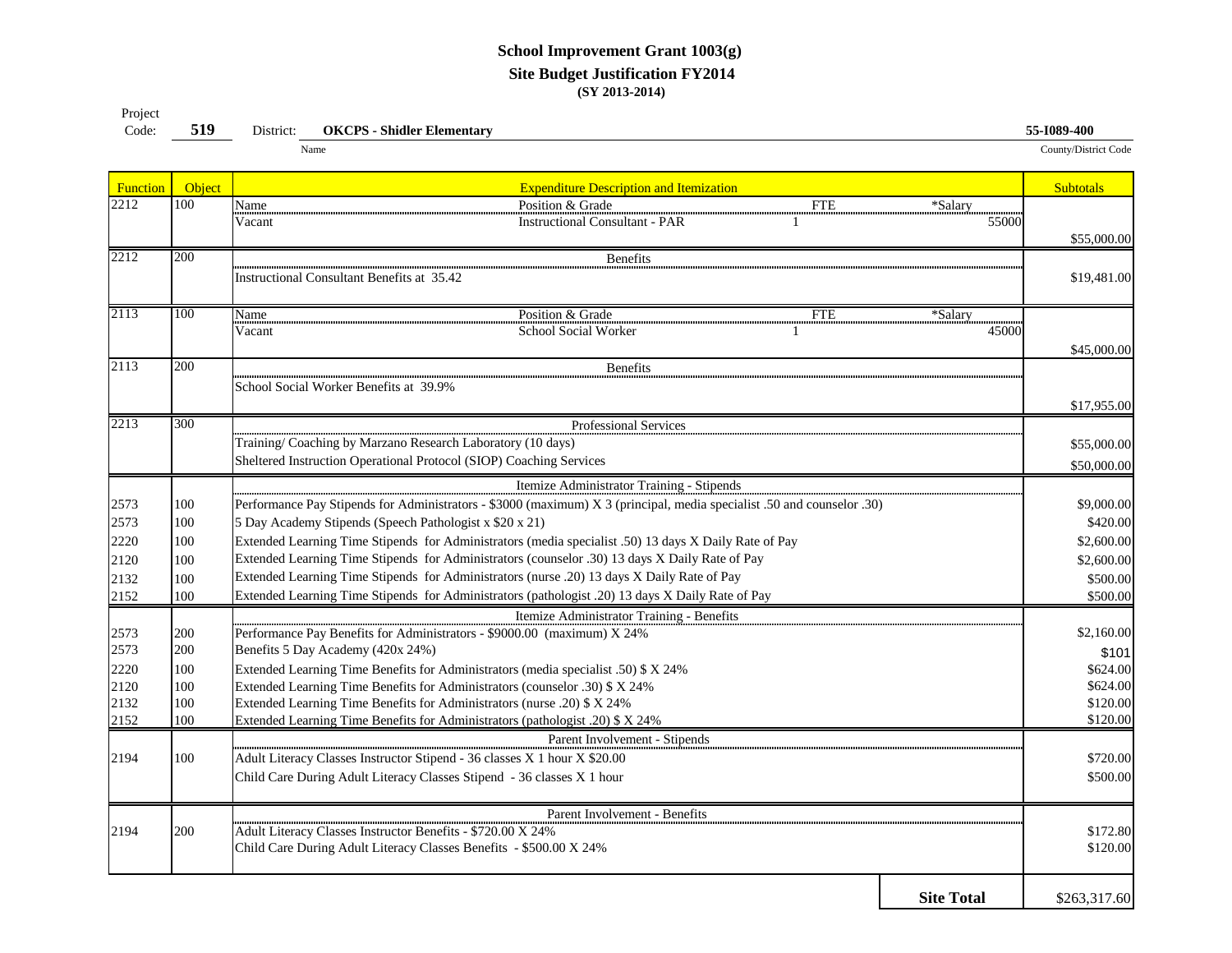#### **FY2015**

## (SY 2014 - 2015)

## **Title I Part A School Improvement Grant 1003(g) School Summary Budget**

| Project Code: 519 |                              |                    | <b>Total Requested</b>      |                           | \$557,374.58                      |                                   | <b>District: OKCPS - Shidler Elementary</b> |                            |                         |                                      | $1089 - 400$            | County:                    | Oklahoma - 55    |      |
|-------------------|------------------------------|--------------------|-----------------------------|---------------------------|-----------------------------------|-----------------------------------|---------------------------------------------|----------------------------|-------------------------|--------------------------------------|-------------------------|----------------------------|------------------|------|
|                   |                              |                    |                             |                           |                                   |                                   | Name                                        |                            |                         |                                      | Code                    |                            | Name             | Code |
|                   |                              | <b>Instruction</b> |                             |                           |                                   |                                   |                                             |                            |                         |                                      |                         |                            |                  |      |
|                   |                              |                    | Guidance<br><b>Services</b> | Social<br><b>Services</b> | 2210                              | <b>Improvement of Instruction</b> | Parental<br>Advisory                        | Medical<br><b>Services</b> | Personnel<br>(Staff)    | <b>State and Federal</b><br>Relation | Library<br>Media        | <b>Speech</b><br>Pathology | <b>Subtotals</b> |      |
|                   | Function<br>d include a d    | <b>1000</b>        | 2120                        | 2113                      | Curriculum<br>Development<br>2212 | <b>Staff</b><br>Training<br>2213  | Committee<br>2190                           | 2132                       | <b>Services</b><br>2570 | <b>Services</b><br>2330              | <b>Services</b><br>2220 | <b>Services</b><br>2152    |                  |      |
|                   | 100 Salaries                 |                    |                             |                           |                                   |                                   |                                             |                            |                         |                                      |                         |                            |                  |      |
|                   | 200 Benefits                 | \$115,720.00       | \$2,600.00                  | \$45,000.00               | \$55,000.00                       | \$94,191.00                       | \$1,220.00                                  | \$500.00                   | \$9,420.00              | \$16,149.57                          | \$2,600.00              | \$500.00                   | \$342,900.57     |      |
|                   |                              | \$32,911.80        | \$624.00                    | \$17,955.00               | \$19,481.00                       | \$23,509.28                       | \$292.80                                    | \$120.00                   | \$2,260.80              | \$5,599.09                           | \$624.00                | \$120.00                   | \$103,497.77     |      |
| 300               | <b>Professional Services</b> |                    |                             |                           |                                   | \$105,000.00                      |                                             |                            |                         |                                      |                         |                            | \$105,000.00     |      |
| 400               | <b>Property Services</b>     |                    |                             |                           |                                   |                                   |                                             |                            |                         |                                      |                         |                            |                  |      |
| 500               | <b>Other Services</b>        |                    |                             |                           |                                   |                                   |                                             |                            |                         |                                      |                         |                            |                  |      |
| 600               | <b>Materials</b>             | \$5,976.24         |                             |                           |                                   |                                   |                                             |                            |                         |                                      |                         |                            | \$5,976.24       |      |
| 700               | Property                     |                    |                             |                           |                                   |                                   |                                             |                            |                         |                                      |                         |                            |                  |      |
| 800               | <b>Other Objects</b>         |                    |                             |                           |                                   |                                   |                                             |                            |                         |                                      |                         |                            |                  |      |
|                   | <b>Subtotals</b>             | \$154,608.04       | \$3,224.00                  | \$62,955.00               | \$74,481.00                       | \$222,700.28                      | \$1,512.80                                  | \$620.00                   | \$11,680.80             | \$21,748.66                          | \$3,224.00              | \$620.00                   | \$557,374.58     |      |
|                   | Superintendent Signature:    |                    |                             |                           |                                   |                                   |                                             | Date:                      |                         |                                      | <b>TOTAL BUDGET</b>     |                            | \$557,374.58     |      |

**Special Notes:** Federal funds received must supplement and may not supplant state and local funds that, in the absence of federal funds, would be used to support these activities.

Reimbursement for obligations is subject to final approval of the budget. If the LEA expends funds on non-allowable program costs prior to budget approval, the LEA is **responsible for covering those costs from other funds.**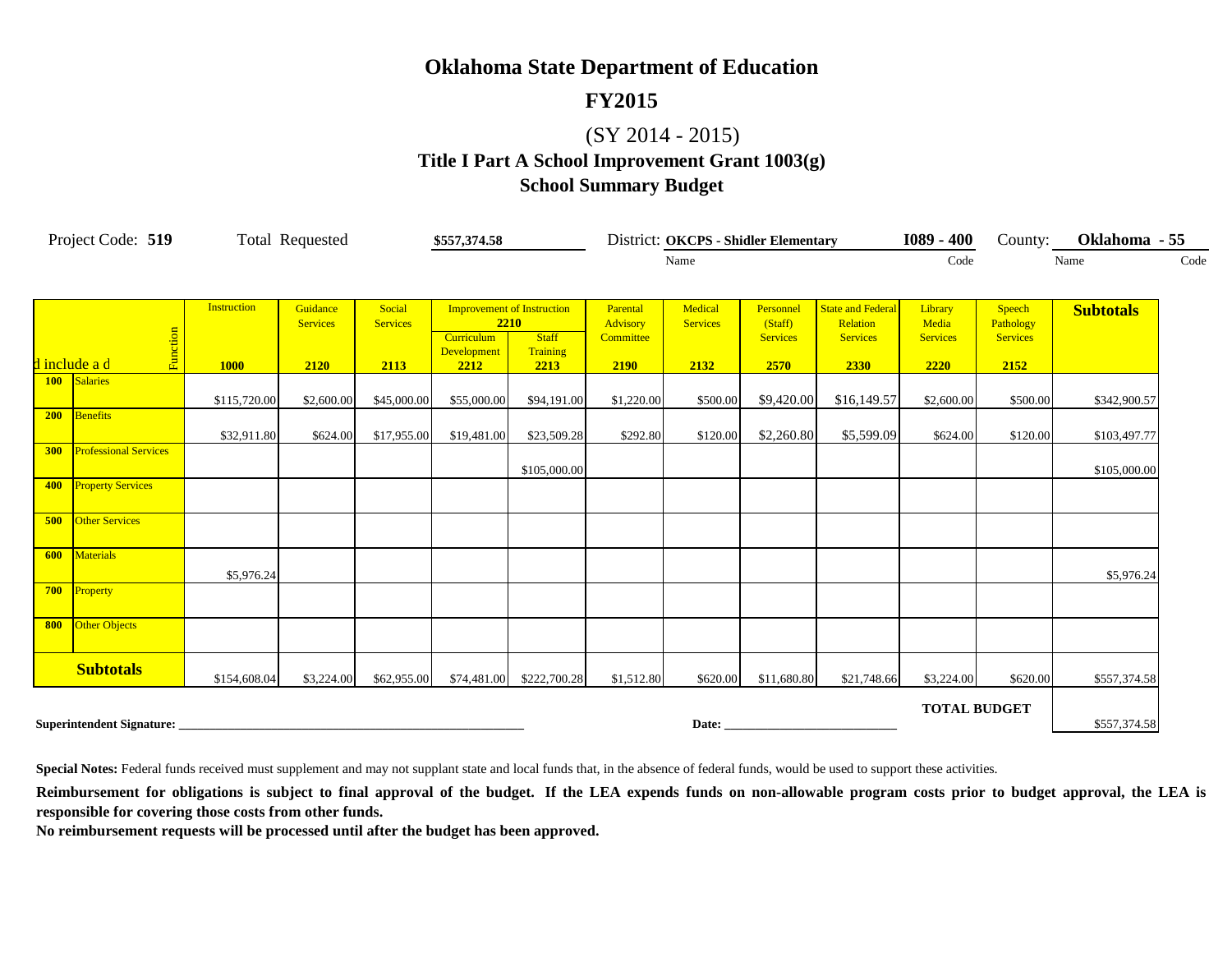#### **School Improvement Grant 1003(g) Site Budget Justification FY2015 (SY 2014-2015)**

| Code:    | 519              | <b>OKCPS - Shidler Elementary</b><br>District:                                                        | 55-I089-400          |
|----------|------------------|-------------------------------------------------------------------------------------------------------|----------------------|
|          |                  | Name                                                                                                  | County/District Code |
| Function | Object           | <b>Expenditure Description and Itemization</b>                                                        | <b>Subtotals</b>     |
| 1000     | $\overline{100}$ | Position & Grade<br><b>FTE</b><br>*Salary<br>Name                                                     |                      |
|          |                  | Remedial Specialist - Mathematics 1-5<br>Vacant<br>45000                                              |                      |
|          |                  | Extended Learning Time Support Staff - 13 days X Instructional Support Staff<br>8320                  |                      |
|          |                  | Daily Rate of Pay                                                                                     |                      |
|          |                  | Extended Learning Time Teachers - 13 days X<br>All Teachers<br>62400                                  |                      |
|          |                  | Daily Rate of Pay                                                                                     | \$115,720.00         |
| 1000     | 200              | <b>Benefits</b>                                                                                       |                      |
|          |                  | Remedial Specialist - Mathematics 1-5 Benefits at 35.42%                                              | \$15,939.00          |
|          |                  | Extended Learning Time Support Staff at 24%                                                           | \$1,996.80           |
|          |                  | Extended Learning Time Teachers Benefits at 24%                                                       | \$14,976.00          |
| 1000     | 300              | Professional Services                                                                                 |                      |
|          |                  |                                                                                                       |                      |
| 1000     | 600              | Itemize all projected purchases for Materials                                                         |                      |
|          |                  | Supplemental instructional materials to complement the English Language Learner (ELL) Textbook Series | \$5,976.24           |
|          |                  |                                                                                                       |                      |
| 2330     | 100              | Position & Grade<br>FTE<br>*Salary<br>Name                                                            |                      |
|          |                  | Executive Director of School Turnaround<br>16149.57<br>District                                       |                      |
|          |                  |                                                                                                       | \$16,149.57          |
| 2330     | 200              | <b>Benefits</b>                                                                                       |                      |
|          |                  | 1/7 Benefits of the Executive of School Turnaround                                                    | \$5,599.09           |
|          |                  |                                                                                                       |                      |
|          |                  | Itemize Staff Training - Stipends                                                                     |                      |
| 2213     | 100              | Five Day Teacher Academy Stipends - 24 teachers X 21 hours (7 hours X 3 days) X \$20.00 per hour      | \$10,080.00          |
|          |                  | New Teacher Academy Stipends - 6 teachers X 35 hours (7hours X 5 days) X \$20.00 per hour             | \$4,200.00           |
|          |                  | Performance Pay Stipends for Teachers - \$3000 (maximum) X 24 teachers                                | \$72,000.00          |
|          |                  | Data Coordinator - 1/7 Salary \$7,911.00                                                              | \$7,911.00           |
|          |                  | Itemize Staff Training - Benefits                                                                     |                      |
| 2213     | 200              | Five Day Teacher Academy Benefits - \$10,080.00 X 24%                                                 | \$2,419.20           |
|          |                  | New Teacher Academy Benefits - \$4,200.00 X 24%                                                       | \$1,008.00           |
|          |                  | Performance Pay Benefits for Teachers - \$72,000.00 (maximum) X 24%                                   | \$17,280.00          |
|          |                  | Data Coordinator - 1/7 Benefits \$2,802.08                                                            | \$2,802.08           |
|          |                  |                                                                                                       |                      |
|          |                  |                                                                                                       |                      |

Project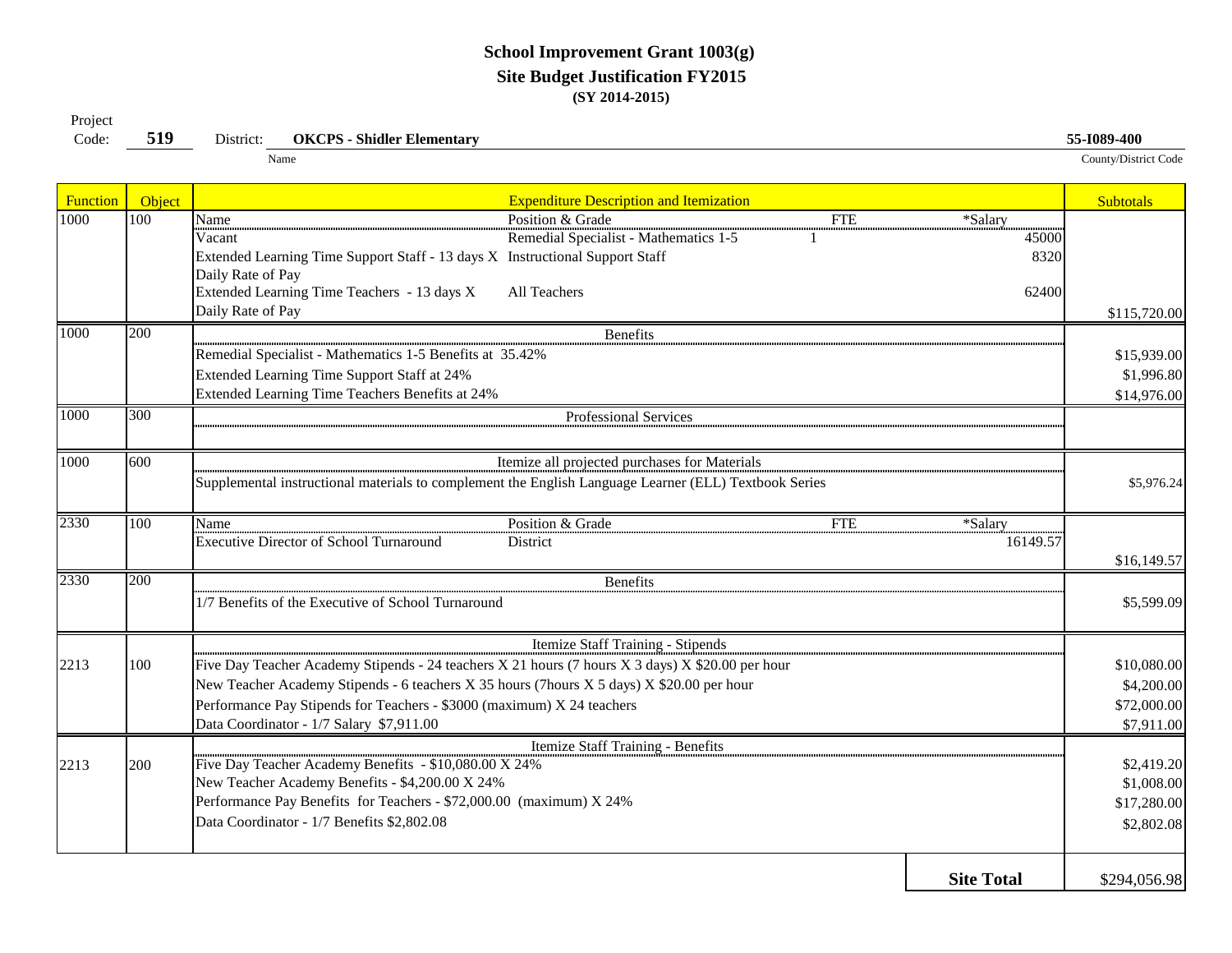#### **School Improvement Grant 1003(g) Site Budget Justification FY2014 (SY 2014-2015)**

| Project |     |           |                                   |                             |
|---------|-----|-----------|-----------------------------------|-----------------------------|
| Code:   | 519 | District: | <b>OKCPS - Shidler Elementary</b> | 55-1089-400                 |
|         |     |           | Name                              | <b>County/District Code</b> |

| Function     | Object     | <b>Expenditure Description and Itemization</b>                                                                                                                                                          | <b>Subtotals</b>     |  |  |  |  |  |  |  |
|--------------|------------|---------------------------------------------------------------------------------------------------------------------------------------------------------------------------------------------------------|----------------------|--|--|--|--|--|--|--|
| 2212         | 100        | Position & Grade<br>Name<br><b>FTE</b><br>*Salary                                                                                                                                                       |                      |  |  |  |  |  |  |  |
|              |            | Vacant<br><b>Instructional Consultant - PAR</b><br>55000                                                                                                                                                |                      |  |  |  |  |  |  |  |
|              |            |                                                                                                                                                                                                         | \$55,000.00          |  |  |  |  |  |  |  |
| 2212         | 200        | <b>Benefits</b>                                                                                                                                                                                         |                      |  |  |  |  |  |  |  |
|              |            | <b>Instructional Consultant Benefits at 35.42%</b>                                                                                                                                                      | \$19,481.00          |  |  |  |  |  |  |  |
|              |            |                                                                                                                                                                                                         |                      |  |  |  |  |  |  |  |
| 2113         | 100        | Position & Grade<br>Name<br><b>FTE</b><br>*Salary                                                                                                                                                       |                      |  |  |  |  |  |  |  |
|              |            | School Social Worker<br>45000<br>Vacant                                                                                                                                                                 |                      |  |  |  |  |  |  |  |
|              |            |                                                                                                                                                                                                         | \$45,000.00          |  |  |  |  |  |  |  |
| 2113         | 200        | <b>Benefits</b>                                                                                                                                                                                         |                      |  |  |  |  |  |  |  |
|              |            | School Social Worker Benefits at 39.9%                                                                                                                                                                  |                      |  |  |  |  |  |  |  |
|              |            |                                                                                                                                                                                                         | \$17,955.00          |  |  |  |  |  |  |  |
| 2213         | 300        | Professional Services                                                                                                                                                                                   |                      |  |  |  |  |  |  |  |
|              |            | Training/ Coaching by Marzano Research Laboratory (10 days)                                                                                                                                             | \$55,000.00          |  |  |  |  |  |  |  |
|              |            | Sheltered Instruction Operational Protocol (SIOP) Coaching Services                                                                                                                                     | \$50,000.00          |  |  |  |  |  |  |  |
|              |            | Itemize Administrator Training - Stipends                                                                                                                                                               |                      |  |  |  |  |  |  |  |
| 2573         | 100        | Performance Pay Stipends for Administrators - \$3000 (maximum) X 3 (principal, media specialist .50 and counselor .30)                                                                                  | \$9,000.00           |  |  |  |  |  |  |  |
|              |            |                                                                                                                                                                                                         | \$420.00             |  |  |  |  |  |  |  |
| 2573         | 100        | 5 Day Academy Stipends (Speech Pathologist x \$20 x 21)                                                                                                                                                 |                      |  |  |  |  |  |  |  |
| 2220         | 100        | Extended Learning Time Stipends for Administrators (media specialist .50) 13 days X Daily Rate of Pay<br>Extended Learning Time Stipends for Administrators (counselor .30) 13 days X Daily Rate of Pay | \$2,600.00           |  |  |  |  |  |  |  |
| 2120         | 100        |                                                                                                                                                                                                         | \$2,600.00           |  |  |  |  |  |  |  |
| 2132         | 100        | Extended Learning Time Stipends for Administrators (nurse .20) 13 days X Daily Rate of Pay                                                                                                              | \$500.00             |  |  |  |  |  |  |  |
| 2152         | 100        | Extended Learning Time Stipends for Administrators (pathologist .20) 13 days X Daily Rate of Pay                                                                                                        | \$500.00             |  |  |  |  |  |  |  |
|              |            | Itemize Administrator Training - Benefits                                                                                                                                                               | \$2,160.00           |  |  |  |  |  |  |  |
| 2573         | 200        | Performance Pay Benefits for Administrators - \$9000.00 (maximum) X 24%                                                                                                                                 |                      |  |  |  |  |  |  |  |
| 2573         | 200        | Benefits 5 Day Academy (420x 24%)                                                                                                                                                                       | \$101                |  |  |  |  |  |  |  |
| 2220         | 100        | Extended Learning Time Benefits for Administrators (media specialist .50) \$ X 24%                                                                                                                      | \$624.00             |  |  |  |  |  |  |  |
| 2120         | 100        | Extended Learning Time Benefits for Administrators (counselor .30) \$ X 24%                                                                                                                             | \$624.00<br>\$120.00 |  |  |  |  |  |  |  |
| 2132<br>2152 | 100<br>100 | Extended Learning Time Benefits for Administrators (nurse .20) \$ X 24%                                                                                                                                 |                      |  |  |  |  |  |  |  |
|              |            | Extended Learning Time Benefits for Administrators (pathologist .20) \$ X 24%                                                                                                                           | \$120.00             |  |  |  |  |  |  |  |
|              |            | Parent Involvement - Stipends                                                                                                                                                                           |                      |  |  |  |  |  |  |  |
| 2194         | 100        | Adult Literacy Classes Instructor Stipend - 36 classes X 1 hour X \$20.00                                                                                                                               | \$720.00             |  |  |  |  |  |  |  |
|              |            | Child Care During Adult Literacy Classes Stipend - 36 classes X 1 hour                                                                                                                                  | \$500.00             |  |  |  |  |  |  |  |
|              |            | Parent Involvement - Benefits                                                                                                                                                                           |                      |  |  |  |  |  |  |  |
| 2194         | 200        | Adult Literacy Classes Instructor Benefits - \$720.00 X 24%                                                                                                                                             | \$172.80             |  |  |  |  |  |  |  |
|              |            | Child Care During Adult Literacy Classes Benefits - \$500.00 X 24%                                                                                                                                      | \$120.00             |  |  |  |  |  |  |  |
|              |            |                                                                                                                                                                                                         |                      |  |  |  |  |  |  |  |
|              |            | <b>Site Total</b>                                                                                                                                                                                       | \$263,317.60         |  |  |  |  |  |  |  |